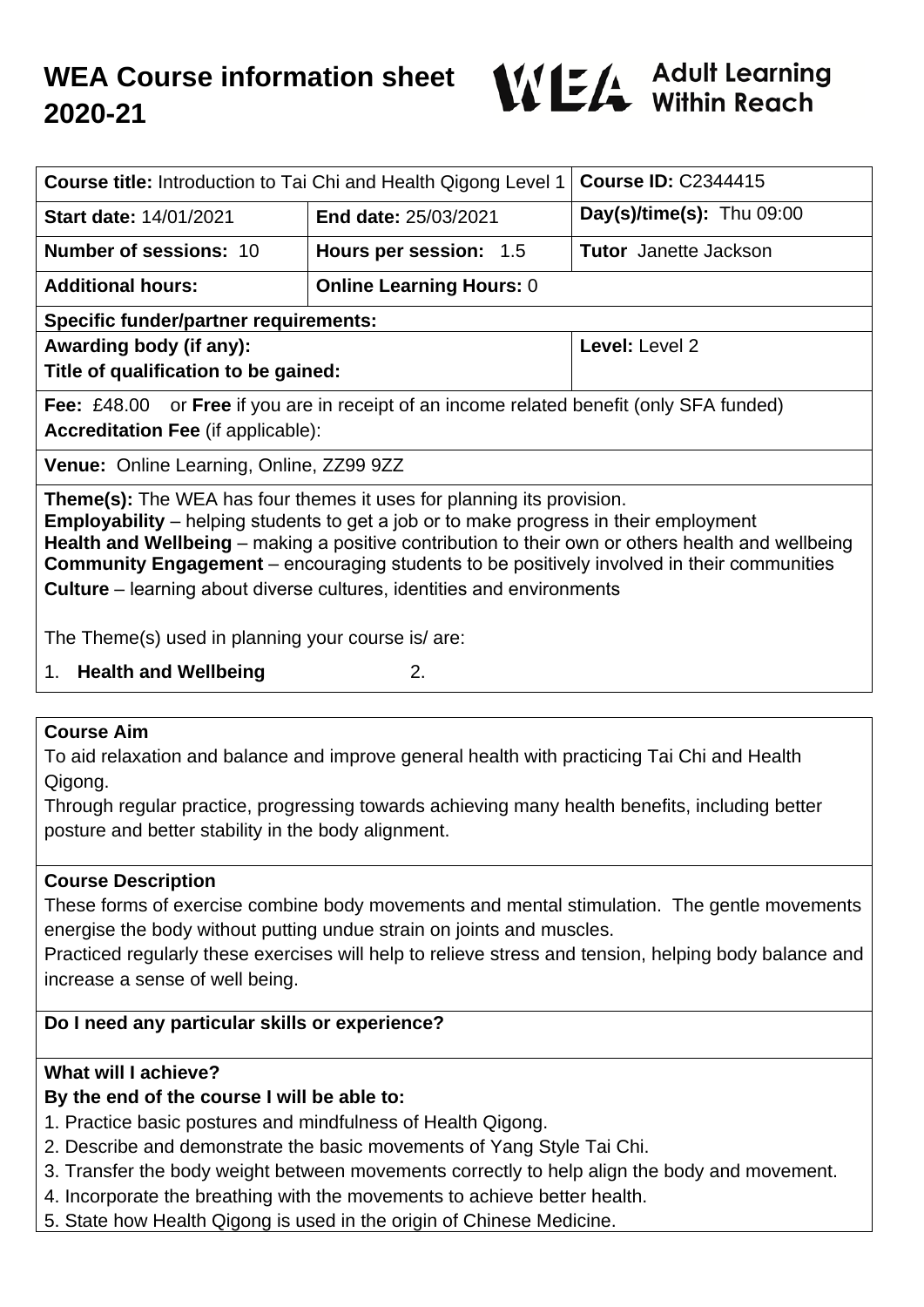## **What teaching methods will be used and will there be work outside of the class?**

- The WEA's digital learning platform, Canvas will be used to provide resources or to support lessons, enable assessment, provide learner feedback and for other activities for individuals away from the course. If you want to understand more about our digital learning platform please visit: http://bit.ly/WEAonline

- The WEA tutor will use a range of different teaching and learning methods and encourage you and the group to be actively involved in your learning

- You will learn the forms and exercises by following the tutor, and with practice be encouraged to try them out for yourself.

You will be encouraged to practice after the classes, what you have learnt in your own time.

# **What kind of feedback can I expect from the tutor?**

- You will be able to keep a record of your progress and achievement using photos, audio, text or documents uploaded into the WEA's digital learning platform, WEA Canvas.

- Your tutor will provide written, text and audio feedback recorded in WEA Canvas, WEA's digital learning platform.

- A range of informal activities will be used by the tutor to see what you are learning which may include quizzes, question and answer, small projects and discussion

- You will have opportunities to discuss your progress with your tutor
- A file of work will be kept which will help to record your progress
- The tutor will give encouragement and indications to the whole group and individuals if corrections are needed.

The tutor may provide videos, diagrams, and or written text to help the students understand when appropriate.

# **What else do I need to know? Is there anything I need to bring?**

- What you need: You will need an internet connection, speakers, a microphone and a webcam so that you can use our video learning platform, Zoom. If you'd like to understand more Zoom please visit: http://bit.ly/ZoomSpec

- You will need a personal email address to join the WEA's digital learning platform, Canvas so that you can receive resources, record your progress and achievement and to work with others and share ideas. If you want to understand more about our digital learning platform please visit: http://bit.ly/WEAonline

- All materials will be provided

- You will need to wear loose comfortable clothing that does not restrict your movements.

You will need to wear soft flexible shoes, not socks or sandals as these could create a slip hazard. You may want to have a drink available.

# **Pre-course work, reading and information sources**

- You will have access to course resources and links to wider learning through the WEA's digital learning platform, Canvas: http://bit.ly/WEAonline

- Further reading or videos that could help improve knowledge may be suggested by the tutor.

**Possible next steps after this course (including career opportunities if appropriate)** - Progress to another WEA course